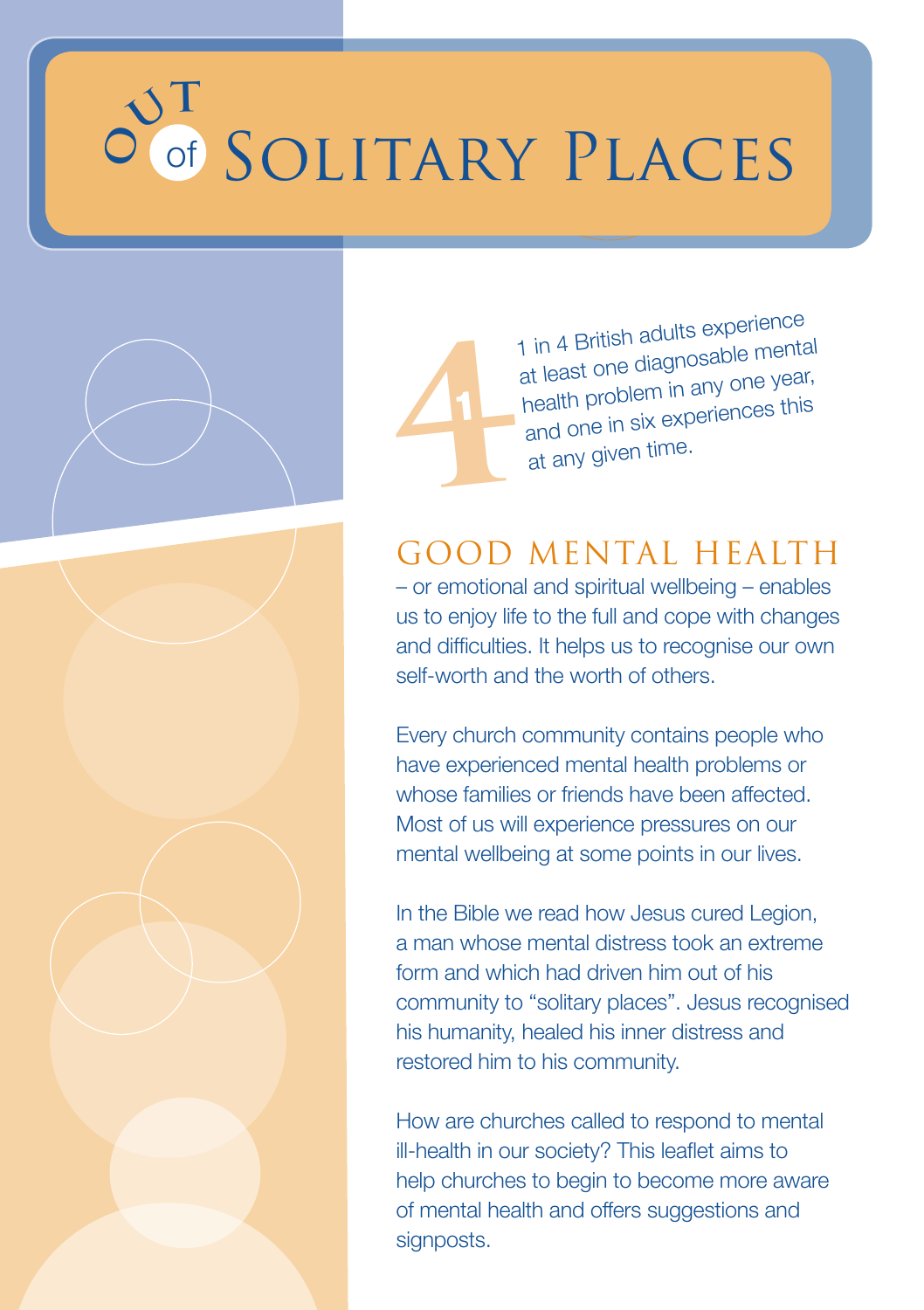#### HOW CAN CHURCHES RESPOND?

Churches can be helpful places for people experiencing mental health difficulties. Many people turn to the support of a religious faith at a time of crisis (though others will feel their faith is under threat). Churches can provide routines and activities which aid stability, as well as offering a place of belonging and acceptance where people can encounter a healing relationship with Jesus.

#### RAISE AWARENESS OF MENTAL **HEALTH**

Every church will contain people who have mental health problems or have experienced them in the past, as well as people who are affected as family members, friends or carers. Churches frequently have contact with people at times of life changes, adversity or crisis; events which can trigger mental health problems. Mental wellbeing is an issue for all of us. How can we tackle the stigma that surrounds it?

#### BE AWARE OF SIGNS OF MENTAL DISTRESS, BUT DON'T TRY TO DIAGNOSE OR CURE IT

People with mental health problems need to be supported, affirmed and given space. Be patient, non-judgemental and

encourage them to take responsibility with whatever support they need. If they are in contact with health services, and with their permission, help them to keep in touch with their GP, social worker or community psychiatric nurse.

#### MAKE LINKS WITH MENTAL HEALTH SERVICES

Who should you contact if someone is in crisis? Who can advise what churches could do? Find out what voluntary and statutory groups exist locally – eg Mind or a Mental Health Forum. What can your church learn from them or offer to them?

#### OFFER A WELCOME TO PEOPLE EXPERIENCING MENTAL HEALTH PROBLEMS

How welcoming is your church? Are you a "safe place" for people who may be distressed? Are you able to offer friendship, support, empathy and a listening ear? Relationships and activities offered through churches and other community groups can be crucial in helping sustain people during times of crisis, or to identifying if a person is experiencing a relapse.

Jean is a member at our church. She would disappear for weeks on end and we really<br>worried about her. She did not answer her door and we assumed that she had gone ean is a member at our church. She would disappear for weeks on end and we really away. Eventually we found out that Jean was suffering from agoraphobia and couldn't leave her home or cope with visitors. We kept praying for Jean and putting church newsletters and notices through her door. The times when she is well enough to be with us she tells us how much this matters. We are learning to give her space and try to be sensitive in the questions we ask.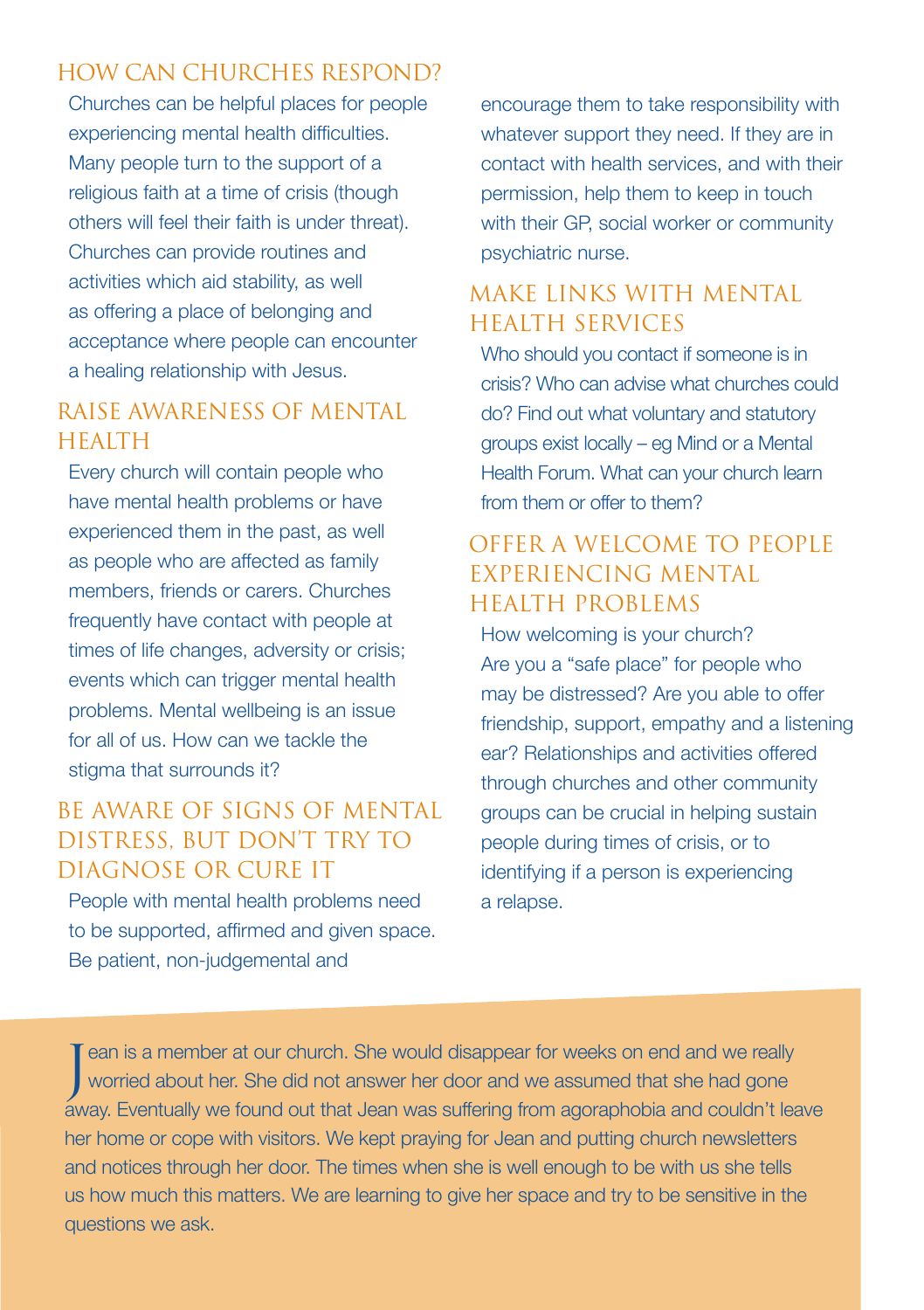#### OFFER SUPPORT AT KEY POINTS IN LIFE

Experiences of birth, death or family breakdown can trigger episodes of mental distress. Church-run bereavement counselling and support groups can help identify people who are at risk of mental health problems, offer support and encourage them to get in touch with health professionals

#### PROMOTE MENTAL HEALTH OF WHOLE COMMUNITY

Mental illness is not just an individual experience. It can be experienced when whole communities are isolated and excluded. Churches can offer activities social support and practical help to enable communities recover their sense of wellbeing.

 $\overline{\phantom{a}}$  Tinston has a son called Wes who is very unwell. He's been diagnosed as suffering from schizophrenia. Winston didn't tell anyone at church for ages but finally felt able to tell his pastoral visitor. It turns out that there are a lot of families in our neighbourhood with children coping with this illness. So we've set up a club called 'Time Out'. There's a lot on offer in our community for those with mental health problems but little support for their families. So we open our church for a morning and an evening a week, serving coffee and providing space for people to share how things are for them.

Sally was very happy when she<br>Stound she was pregnant with her first baby. Things seemed to go really well but a few weeks after Olivia was born Sally didn't seem to be coping. Our Minister wondered if she was suffering with post natal depression and was able to spend time with Sally offering support and encouraged people at church to help baby-sit from time to time. We couldn't help deal with the medical cause of Sally's depression but we were able to help out whilst she had treatment and began to get better. The baby's baptism was a really special time and included thanksgiving for Sally's health.

#### CARE FOR CARERS

What help and support is needed by people caring for those with mental health difficulties? Some churches offer support groups, others offer practical help such as respite services to allow carers to go shopping or to have time off.

#### CAMPAIGN

Find out about current issues in mental health policy and funding, and consider writing to your MP or campaigning for change. See overleaf for details.